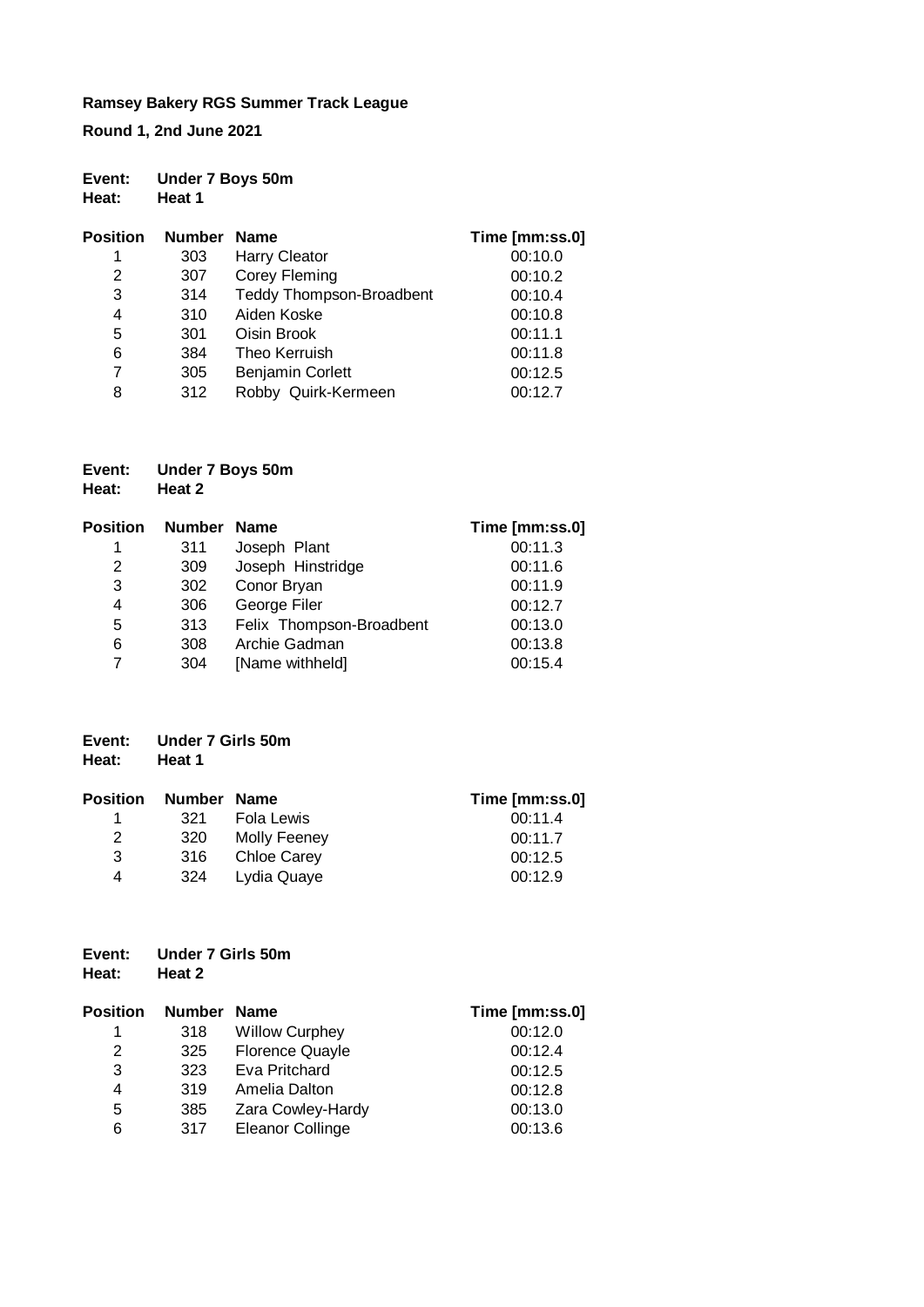**Round 1, 2nd June 2021**

| Event: | Under 9 Boys 100m |  |
|--------|-------------------|--|
|        |                   |  |

**Heat: Heat 1**

| <b>Position</b> | Number Name |                        | Time [mm:ss.0] |
|-----------------|-------------|------------------------|----------------|
| 1.              | 328         | <b>Thomas Collinge</b> | 00:17.7        |
| 2               | 336         | Leo Woodward           | 00:19.5        |
| 3               | 335         | <b>Bobby Quaye</b>     | 00:21.4        |
| 4               | 346         | Luan Mazzone           | 00:28.8        |
| 5               | 329         | <b>Freddy Corlett</b>  | 00:28.8        |

| Event: | Under 9 Boys 100m |
|--------|-------------------|
| Heat:  | Heat 2            |

| <b>Position Number Name</b> |                  | Time [mm:ss.0] |
|-----------------------------|------------------|----------------|
|                             | 327 Finn Cleator | 00:22.2        |
| $\overline{2}$              | 331 Louis Carev  | 00:22.4        |
| -3                          | 333 Alex Oates   | 00:31.7        |

| Event: | Under 9 Girls 100m |  |  |
|--------|--------------------|--|--|
|        |                    |  |  |

| Position | Number Name |                      | Time [mm:ss.0] |
|----------|-------------|----------------------|----------------|
| 1        | 342         | Sienna Curphey       | 00:18.6        |
| 2        | 343         | Elsa Filer           | 00:20.2        |
| 3        | 341         | Nancy Cleator        | 00:20.5        |
| 4        | 348         | Issy Quirk-Kermeen   | 00:22.4        |
| 5        | 338         | <b>Bel Chambers</b>  | 00:23.0        |
| 6        | 340         | <b>Belle Cleator</b> | 00:23.5        |

| Event: | Under 9 Girls 100m |
|--------|--------------------|
| Heat:  | Heat 2             |

| <b>Position</b> | Number Name |                       | Time [mm:ss.0] |
|-----------------|-------------|-----------------------|----------------|
|                 | 349         | Abigail Sayle         | 00:20.5        |
| 2               | 337         | <b>Breesha Byers</b>  | 00:20.5        |
| 3               | 350         | <b>Isabelle Sayle</b> | 00:21.4        |
| 4               | 339         | <b>Quynn Chambers</b> | 00:24.1        |
| 5               | 345         | Grace Kirkman         | 00:28.0        |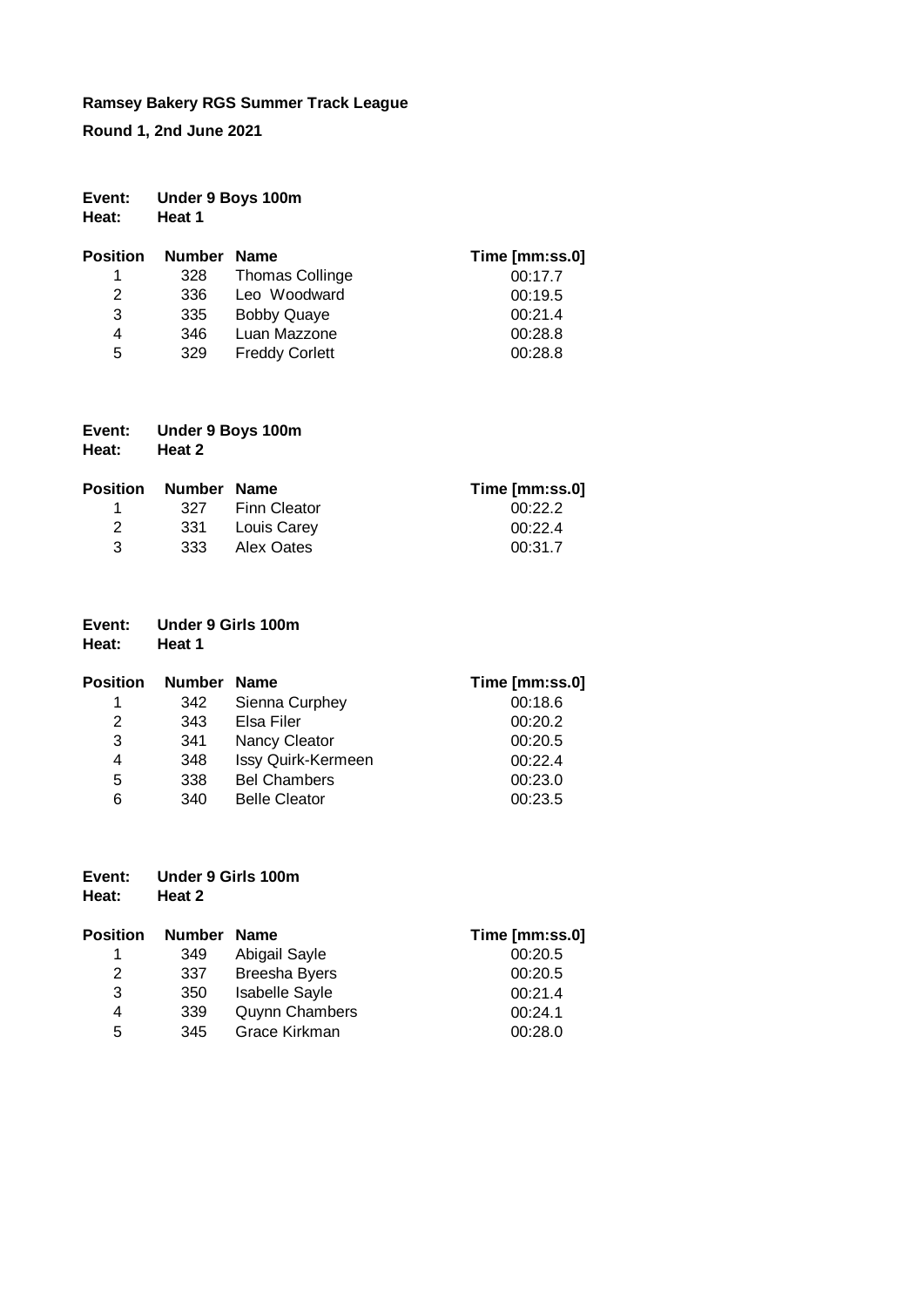**Round 1, 2nd June 2021**

| Event: | Under 11 Girls 100m |  |
|--------|---------------------|--|
| Heat:  | Heat 1              |  |

| <b>Position</b> | Number Name |                        | Time [mm:ss.0] |
|-----------------|-------------|------------------------|----------------|
|                 | 380         | <b>Eleanor Lyness</b>  | 00:18.7        |
| 2               | 381         | <b>Bailey McMullan</b> | 00:19.3        |
| 3               | 382         | Louisa Oates           | 00:22.0        |
| 4               | 375         | Annabelle Hinstridge   | 00:22.7        |
| 5               | 373         | Aalin Forgie           | 00:23.0        |
| 6               | 378         | Jessica Jelski         | 00:23.2        |

| Event: | Under 11 Girls 100m |
|--------|---------------------|
| Heat:  | Heat 2              |

| Position | Number Name |                  | Time [mm:ss.0] |
|----------|-------------|------------------|----------------|
| 1        | 379         | Issy Kennaugh    | 00:16.6        |
| 2        | 377         | Imogen Howard    | 00:17.4        |
| 3        | 376         | Lille Hope       | 00:19.9        |
| 4        | 383         | Eva Scott        | 00:20.3        |
| 5        | 386         | Mariella Mazzone | 00:23.2        |
| 6        | 372         | Emma Dorricott   | 00:25.6        |

# **Event: Under 11 Boys 100m Heat: Heat 1**

| Position | Number Name |                      | Time [mm:ss.0] |
|----------|-------------|----------------------|----------------|
| 1        | 363         | <b>Timothy Perry</b> | 00:16.0        |
| 2        | 355         | James Jelski         | 00:16.0        |
| 3        | 360         | Cailum McCann        | 00:16.9        |
| 4        | 364         | Merfyn Pritchard     | 00:17.5        |
| 5        | 353         | William Gadman       | 00:18.9        |
| 6        | 362         | <b>Dillon Parker</b> | 00:19.6        |

# **Event: Under 11 Boys 100m Heat: Heat 2**

| Position | Number Name |                 | Time [mm:ss.0] |
|----------|-------------|-----------------|----------------|
| 1        | 388         | Ffinlo Shimmin  | 00:17.6        |
| 2        | 356         | Ollie Kennaugh  | 00:18.1        |
| 3        | 357         | Henry Kirkman   | 00:18.3        |
| 4        | 352         | Tobi Duncan     | 00:18.7        |
| 5        | 361         | Jack Norman     | 00:18.9        |
| 6        | 351         | Joseph Collinge | 00:19.0        |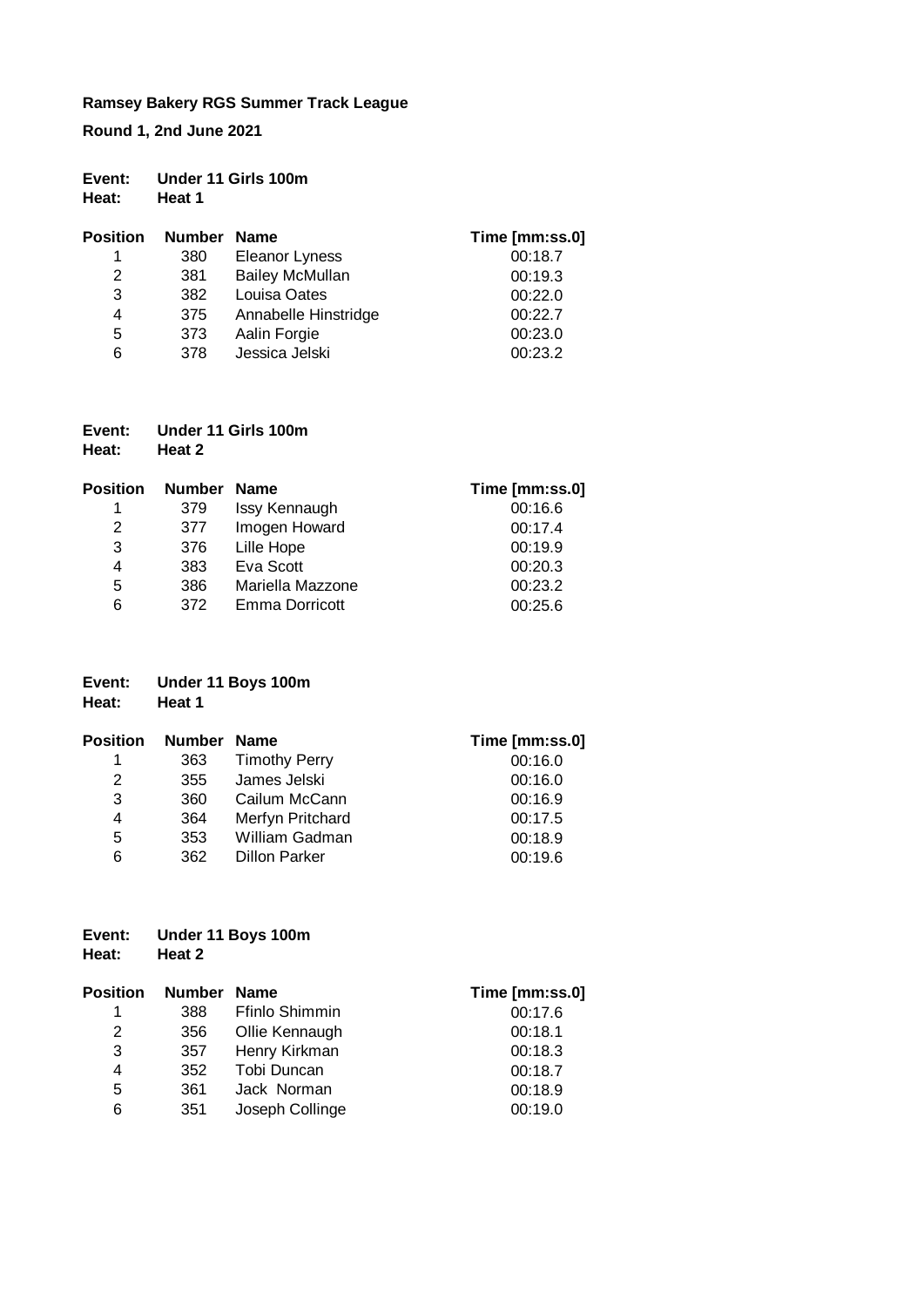**Round 1, 2nd June 2021**

## **Event: Under 9 Girls 600m Heat:**

| Position | <b>Number</b> | <b>Name</b>           | Time [mm:ss.0] |
|----------|---------------|-----------------------|----------------|
| 1        | 342           | Sienna Curphey        | 02:28.3        |
| 2        | 341           | Nancy Cleator         | 02:44.9        |
| 3        | 337           | <b>Breesha Byers</b>  | 02:52.8        |
| 4        | 343           | Elsa Filer            | 02:57.7        |
| 5        | 350           | <b>Isabelle Sayle</b> | 03:04.1        |
| 6        | 345           | Grace Kirkman         | 03:05.4        |
| 7        | 338           | <b>Bel Chambers</b>   | 03:09.6        |
| 8        | 339           | <b>Quynn Chambers</b> | 03:10.7        |
| 9        | 340           | <b>Belle Cleator</b>  | 03:12.0        |

# **Event: Under 9 Boys 600m Heat:**

| <b>Position</b> | <b>Number</b> | <b>Name</b>            | Time [mm:ss.0] |
|-----------------|---------------|------------------------|----------------|
| 1               | 336           | Leo Woodward           | 02:28.6        |
| 2               | 335           | <b>Bobby Quaye</b>     | 02:45.3        |
| 3               | 328           | <b>Thomas Collinge</b> | 02:45.6        |
| 4               | 327           | <b>Finn Cleator</b>    | 03:03.3        |
| 5               | 331           | Louis Carey            | 03:18.4        |
| 6               | 346           | Luan Mazzone           | 03:18.8        |
| 7               | 333           | Alex Oates             | 03:56.1        |
| 8               | 329           | <b>Freddy Corlett</b>  | 04:07.5        |

#### **Event: Under 11 Girls 600m Heat:**

| <b>Position</b> | <b>Number</b> | <b>Name</b>            | Time [mm:ss.0] |
|-----------------|---------------|------------------------|----------------|
| 1               | 379           | Issy Kennaugh          | 02:25.0        |
| 2               | 380           | Eleanor Lyness         | 02:41.2        |
| 3               | 377           | Imogen Howard          | 02:45.2        |
| 4               | 376           | Lille Hope             | 02:48.3        |
| 5               | 381           | <b>Bailey McMullan</b> | 02:55.5        |
| 6               | 383           | Eva Scott              | 02:55.9        |
| 7               | 373           | Aalin Forgie           | 03:00.1        |
| 8               | 382           | Louisa Oates           | 03:04.0        |
| 9               | 386           | Mariella Mazzone       | 03:14.2        |
| 10              | 375           | Annabelle Hinstridge   | 03:21.0        |
| 11              | 378           | Jessica Jelski         | 03:31.3        |
| 12              | 372           | Emma Dorricott         | 03:35.9        |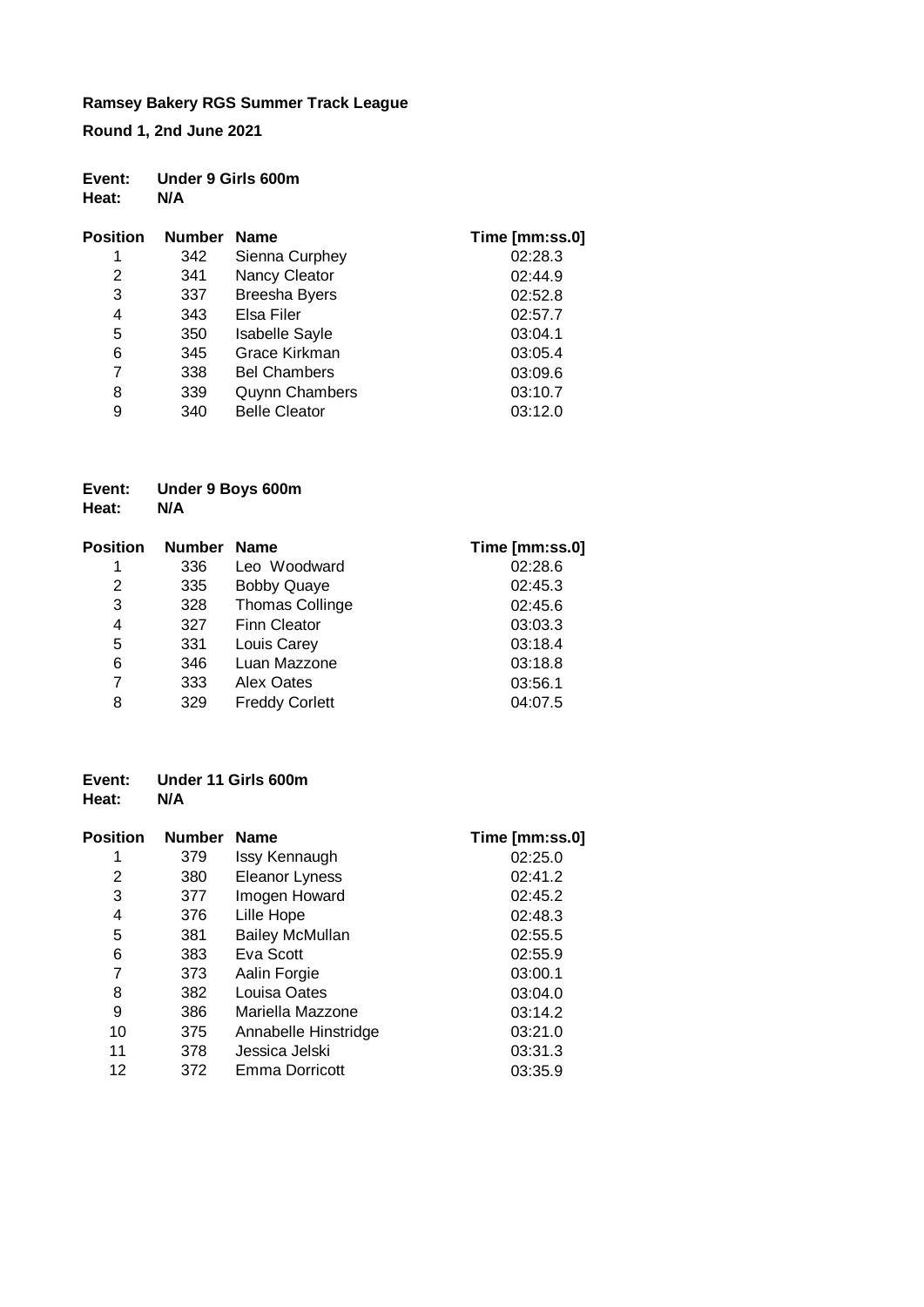**Round 1, 2nd June 2021**

# **Event: Under 11 Boys 600m Heat:**

| Position | <b>Number</b> | <b>Name</b>          | Time [mm:ss.0] |
|----------|---------------|----------------------|----------------|
|          | 363           | <b>Timothy Perry</b> | 02:15.7        |
| 2        | 355           | James Jelski         | 02:22.7        |
| 3        | 353           | William Gadman       | 02:31.4        |
| 4        | 360           | Cailum McCann        | 02:32.6        |
| 5        | 356           | Ollie Kennaugh       | 02:34.5        |
| 6        | 361           | Jack Norman          | 02:35.0        |
| 7        | 388           | Ffinlo Shimmin       | 02:36.4        |
| 8        | 357           | Henry Kirkman        | 02:37.2        |
| 9        | 364           | Merfyn Pritchard     | 02:37.6        |
| 10       | 352           | Tobi Duncan          | 02:38.1        |
| 11       | 351           | Joseph Collinge      | 02:38.4        |
| 12       | 362           | <b>Dillon Parker</b> | 02:38.7        |

#### **Event: Under 7 Girls Mini-Howler Heat:**

| Position | <b>Number</b> | <b>Name</b>            | Meters.cm |
|----------|---------------|------------------------|-----------|
| 1        | 321           | Fola Lewis             | 8.10      |
| 2        | 325           | <b>Florence Quayle</b> | 7.50      |
| 3        | 320           | Molly Feeney           | 6.87      |
| 4        | 385           | Zara Cowley-Hardy      | 6.50      |
| 5        | 323           | Eva Pritchard          | 5.85      |
| 6        | 324           | Lydia Quaye            | 5.67      |
| 7        | 316           | <b>Chloe Carey</b>     | 5.64      |
| 8        | 318           | <b>Willow Curphey</b>  | 5.45      |
| 9        | 319           | Amelia Dalton          | 4.50      |
| 10       | 317           | Eleanor Collinge       | 3.14      |

# **Event: Under 7 Boys Mini-Howler Heat:**

| Position | <b>Number</b> | <b>Name</b>          | Meters.cm |
|----------|---------------|----------------------|-----------|
| 1        | 310           | Aiden Koske          | 16.68     |
| 2        | 303           | <b>Harry Cleator</b> | 15.75     |
| 3        | 307           | Corey Fleming        | 12.16     |
| 4        | 311           | Joseph Plant         | 9.55      |
| 5        | 384           | Theo Kerruish        | 9.40      |
| 6        | 306           | George Filer         | 8.88      |
| 7        | 309           | Joseph Hinstridge    | 8.56      |
| 8        | 301           | Oisin Brook          | 8.20      |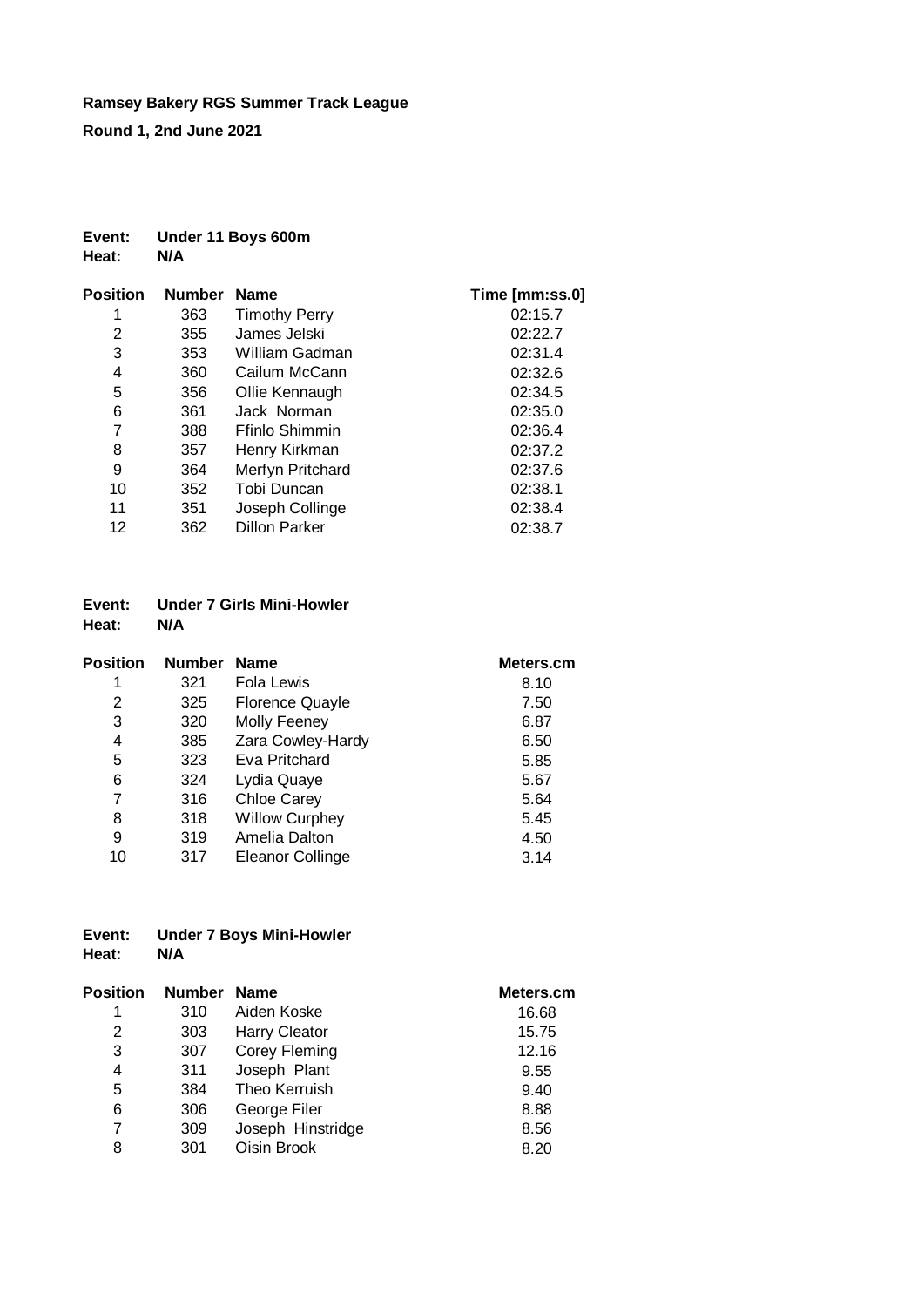**Round 1, 2nd June 2021**

| 9  | 314 | <b>Teddy Thompson-Broadbent</b> | 8.00 |
|----|-----|---------------------------------|------|
| 10 | 305 | <b>Benjamin Corlett</b>         | 7.50 |
| 11 | 312 | Robby Quirk-Kermeen             | 6.60 |
| 12 | 304 | [Name withheld]                 | 6.37 |
| 13 | 302 | Conor Bryan                     | 5.75 |
| 14 | 308 | Archie Gadman                   | 4.69 |

## **Event: Under 9 Girls Throw Howler Heat: N/A**

| Position | <b>Number</b> | <b>Name</b>           | Meters.cm |
|----------|---------------|-----------------------|-----------|
|          | 349           | Abigail Sayle         | 9.65      |
| 2        | 342           | Sienna Curphey        | 9.20      |
| 3        | 337           | <b>Breesha Byers</b>  | 8.72      |
| 4        | 338           | <b>Bel Chambers</b>   | 8.25      |
| 5        | 340           | <b>Belle Cleator</b>  | 8.05      |
| 6        | 343           | Elsa Filer            | 7.55      |
| 7        | 348           | Issy Quirk-Kermeen    | 7.25      |
| 8        | 345           | Grace Kirkman         | 7.20      |
| 9        | 350           | <b>Isabelle Sayle</b> | 6.55      |
| 10       | 341           | Nancy Cleator         | 6.40      |
| 11       | 339           | <b>Quynn Chambers</b> | 5.60      |

# **Event: Under 9 Boys Throw Howler Heat: N/A**

| Position | Number Name |                        | Meters.cm |
|----------|-------------|------------------------|-----------|
| 1        | 335         | <b>Bobby Quaye</b>     | 16.00     |
| 2        | 336         | Leo Woodward           | 14.30     |
| 3        | 327         | <b>Finn Cleator</b>    | 12.20     |
| 4        | 328         | <b>Thomas Collinge</b> | 8.80      |
| 5        | 329         | <b>Freddy Corlett</b>  | 7.21      |
| 6        | 346         | Luan Mazzone           | 7.17      |
|          | 333         | Alex Oates             | 6.18      |

## **Event: Under 11 Girls Long Jump Heat: N/A**

| <b>Position</b> | <b>Number</b> | <b>Name</b>            | Meters.cm |
|-----------------|---------------|------------------------|-----------|
| 1               | 379           | Issy Kennaugh          | 3.07      |
| 2               | 377           | Imogen Howard          | 3.00      |
| 3               | 381           | <b>Bailey McMullan</b> | 2.48      |
| 4               | 376           | Lille Hope             | 2.33      |
| 5               | 380           | <b>Eleanor Lyness</b>  | 2.19      |
| 6               | 382           | Louisa Oates           | 2.01      |
| 7               | 373           | Aalin Forgie           | 1.93      |
| 8               | 375           | Annabelle Hinstridge   | 1.78      |
| 9               | 383           | Eva Scott              | 1.71      |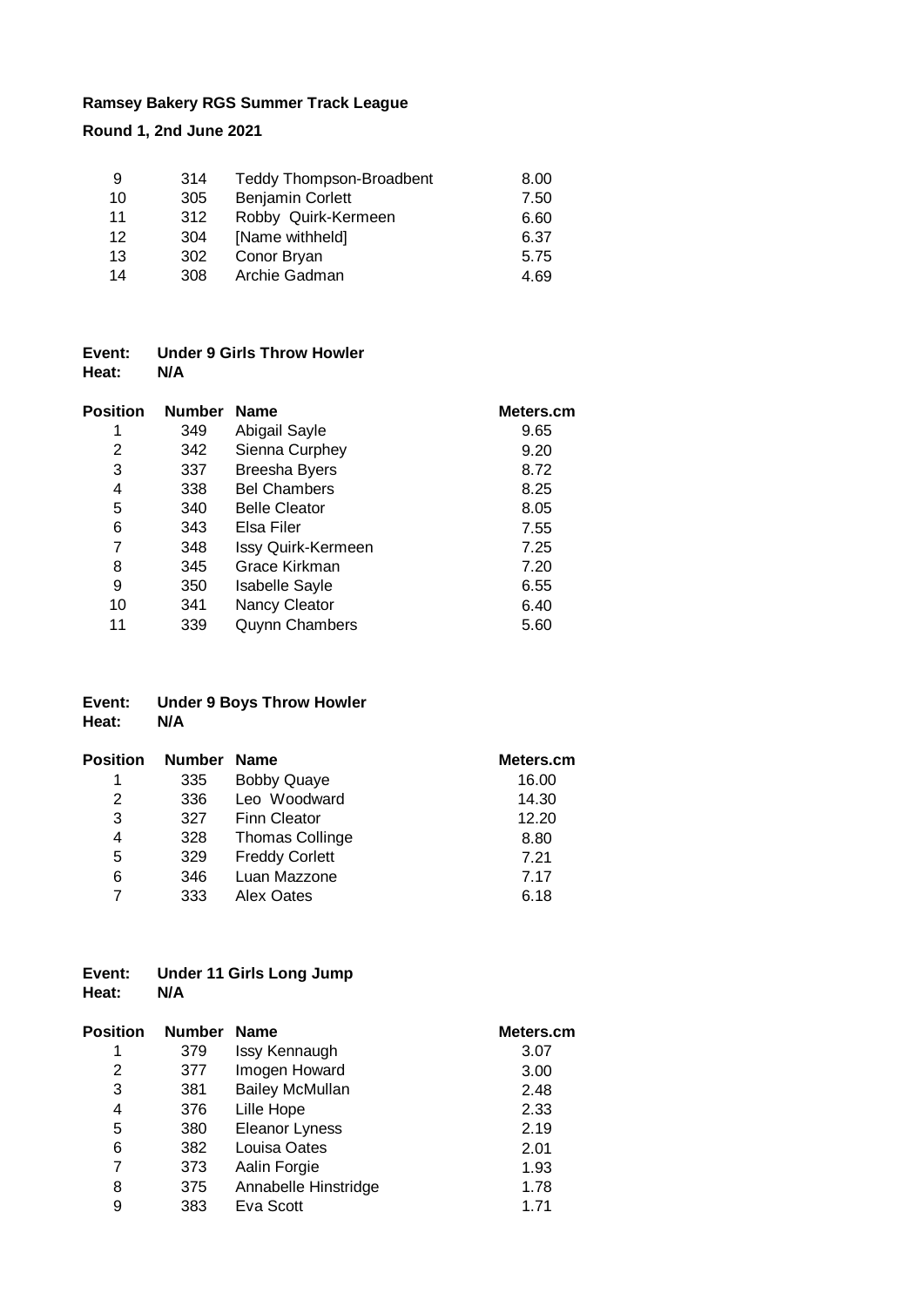**Round 1, 2nd June 2021**

| -10  | 378  | Jessica Jelski   | 141  |
|------|------|------------------|------|
| - 11 | 372  | Emma Dorricott   | 1.36 |
| -12  | 386. | Mariella Mazzone | 1.36 |

# **Event: Under 11 Boys Long Jump Heat:**

| <b>Position</b> | Number | <b>Name</b>            | Meters.cm |
|-----------------|--------|------------------------|-----------|
| 1               | 355    | James Jelski           | 3.28      |
| 2               | 363    | <b>Timothy Perry</b>   | 3.15      |
| 3               | 357    | Henry Kirkman          | 2.89      |
| 4               | 356    | Ollie Kennaugh         | 2.67      |
| 5               | 351    | Joseph Collinge        | 2.61      |
| 6               | 352    | Tobi Duncan            | 2.48      |
| 7               | 353    | William Gadman         | 2.48      |
| 8               | 362    | <b>Dillon Parker</b>   | 2.46      |
| 9               | 388    | Ffinlo Shimmin         | 2.27      |
| 10              | 361    | Jack Norman            | 1.97      |
| 11              | 364    | Merfyn Pritchard       | 1.83      |
| 12              | 360    | Cailum McCann          | 1.79      |
| 2               | 363    | <b>Timothy Perry</b>   |           |
| 3               | 356    | Ollie Kennaugh         |           |
| 4               | 388    | Ffinlo Shimmin         |           |
| 5               | 360    | Cailum McCann          |           |
| 6               | 357    | Henry Kirkman          |           |
| 7               | 364    | Merfyn Pritchard       |           |
| 8               | 352    | Tobi Duncan            |           |
| 9               | 353    | William Gadman         |           |
| 10              | 359    | <b>Matthew Livesey</b> |           |
| 11              | 351    | Joseph Collinge        |           |
| 12              | 362    | <b>Dillon Parker</b>   |           |
| 13              | 361    | Jack Norman            |           |